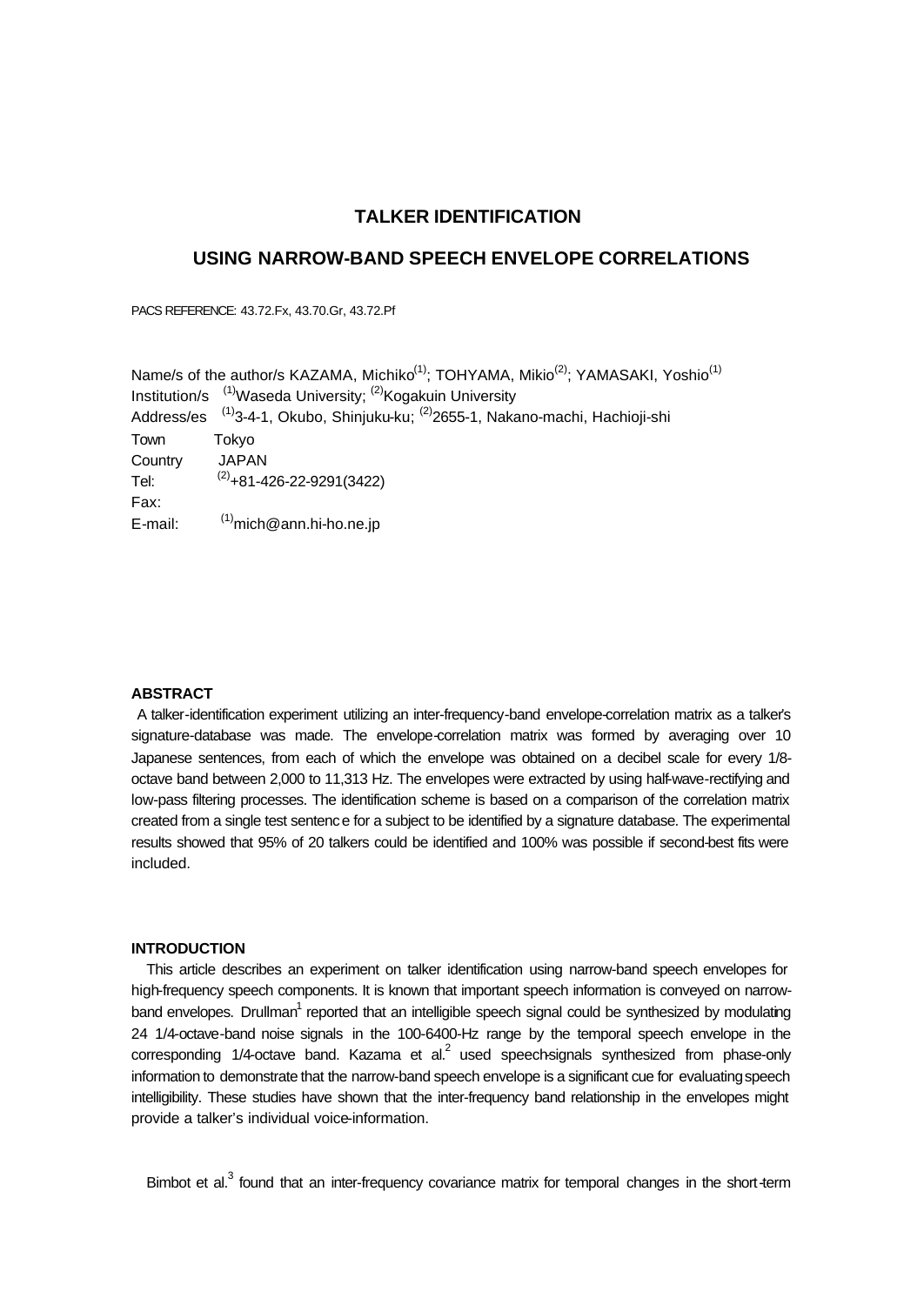power spectrum in the 48-kHz band, which could be interpreted as narrow-band power envelopes, contains the talker's information. Hanson et al. $<sup>4</sup>$  reported that gender differences can be detected in the</sup> relationship between the amplitudes of the first and third formants. They then used a noise judgment based on the third formant obtained by a filter with a band-width of 600 Hz around the third-formant frequency region. They found that the speech waveform and the third formant indicated the presence of a second glottal excitation within a glottal period for some male speakers.

Following the investigations above, the authors assumed that speech-signal components above the third formant frequencies contain the speech characteristics of talkers independent of spoken sentences. In the current study, we performed a talker-identification based on a simple algorithm using inter-band envelope correlation matrix for higher frequency bands than 2000 Hz.

### **METHOD**

#### Test Materials

We used 20 native Japanese speakers, (ten female and ten male between 20 and 22 years old. Eleven Japanese sentences spoken by each subject were recorded in an anechoic room and digitized at a sampling rate of 48 kHz by a 16-bit A/D converter. Ten sentences from the recorded samples were used to make the envelope-correlation matrix to be referred to, and one single sentence was utilized for an identification test (described in the following sections). The ten sentences were the same for all the subjects; however, the single sentence used for the identification test, such as each one's individual name, was different for each subject. Every sentence is easily readable in daily use, and lasts about two seconds.

#### Signal Processing For Getting The Envelope-Correlation Matrix To Be Referred to

All the sentences were analyzed as follows. The speech signal is divided into 21 1/8-octave bands by using a filter bank (fourth-order Butterworth, Mat-Lab signal-tool box "butter") between 2,000 and 11,331 Hz. The envelope of each 1/8-octave band signal was obtained through a low-pass filter with a cut-off frequency of 40 Hz after a half-wave rectifying process. We took the decibel level of each envelope, including the silence (only very-low-level noise) portions, in the sentence. Then, the inter-band correlation matrix (2121) of the envelopes for each talker was derived by averaging over ten sentences. This envelope-correlation matrix was used as the database of talker-identity to be referred to.

#### Procedure For talker identification

 First, we make the envelope-correlation matrix of a talker to be identified but using only a single test sentence for the identification test. Second, the correlation coefficient between the two correlation matrices, the matrix for the test and the one from the talker-identity database, is used as a measure for identifying the talker. Then, we select the identified talker from the database so that the correlation coefficient becomes the highest.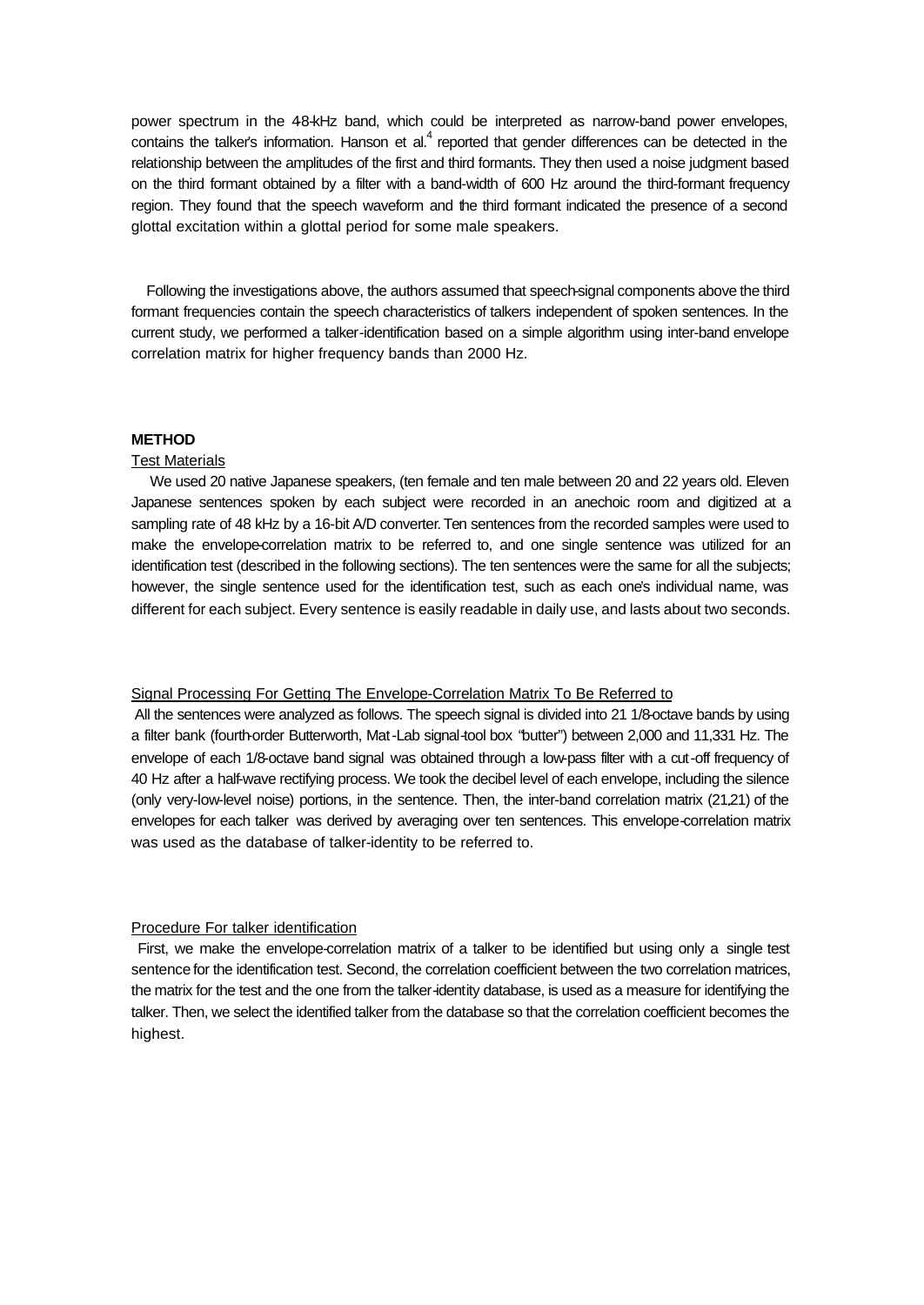|                                                                                                                                                                                |       | $1/8$ octave band center frequency $(Hz)$ |      |      |      |                       |      |      |      |      |        |      |      |      |      |           |        |      |      |        |       |       |
|--------------------------------------------------------------------------------------------------------------------------------------------------------------------------------|-------|-------------------------------------------|------|------|------|-----------------------|------|------|------|------|--------|------|------|------|------|-----------|--------|------|------|--------|-------|-------|
|                                                                                                                                                                                |       | 2000                                      |      | 2378 |      | 2828                  |      | 3363 |      | 4000 |        | 4756 |      | 5656 |      | 6727      |        | 8000 |      | 9513   |       | 11313 |
|                                                                                                                                                                                |       |                                           | 2181 |      | 2593 |                       | 3084 |      | 3668 |      | 4362   |      | 5187 |      | 6168 |           | 7336   |      | 8724 |        | 10374 |       |
| $\mathbf{N}$<br>Ξ<br>⋋<br>ပ<br>Ξ<br>ο<br>š<br>ರ್<br>$\circ$<br>£<br>⊷<br>$\mathbf{e}$<br>n<br>ω<br>ပ<br>ರ<br>an<br>ء<br>Φ<br>><br>a<br>نډ<br>ပ<br>$\circ$<br>${}^{\circ}$<br>∼ | 2000  | 1                                         | .94  | .90  | .88  | .84                   | .75  | .75  | .79  | . 71 | .60    | .49  | .43  | 35   | .31  | .44       | .45    | .37  | .37  | .50    | .48   | .45   |
|                                                                                                                                                                                | 218   | .94                                       |      | .95  | . 91 | .89                   | .82  | .81  | .79  | .69  | .62    | .49  | .38  | . 31 | .27  | .40       | .41    | .33  | .32  | .45    | .46   | .41   |
|                                                                                                                                                                                | 2378  | .90                                       | .95  |      | .92  | .87                   | .82  | .82  | .76  | .65  | .60    | .44  | .33  | -26  | 23   | .36       | .38    | . 27 |      | .40    | 40    | .34   |
|                                                                                                                                                                                | 2593  | .88                                       | .91  | .92  |      | .90                   | .83  | .85  | .83  | .71  | .63    | .49  | .37  | .32  | . 27 | .44       | .43    | .28  | .29  | .42    |       | .34   |
|                                                                                                                                                                                | 2828  | .84                                       | .89  | .87  | .90  |                       | .90  | .86  | .851 | .76  | .73    | .62  | .49  | . 41 | .37  | .50       | .531   | .38  | .38  | .51    | .52   | .46   |
|                                                                                                                                                                                | 3084  | .75                                       | .82  | .82  | .83  | . 90                  |      | .94  | .89  | .82  | .75    | .64  | .52  | .49  | .46  | .60       | .59    | .46  | .46  | .55    | .57   | .54   |
|                                                                                                                                                                                | 3363  | . 75                                      | .81  | .82  | .85  | .86                   | .94  | 1    | .92  | .83  | .80    | .65  | .52  | .51  | .46  | .60       | .60    | .47  | .45  | .55    | 57    | .54   |
|                                                                                                                                                                                | 3668  | .79                                       | .79  | .76  | .83  | .85                   | .89  | .92  |      | .93  | .85    | .76  | .66  | .63  | .57  | .70       | .70    | .59  | .60  | .69    | .70   | .64   |
|                                                                                                                                                                                | 4000  |                                           | . 69 | .65  |      | 76                    | .82  | .83  | .93  |      | .88    | . 84 |      |      | .69  | . 79      | .80    | . 73 |      | 81     |       |       |
|                                                                                                                                                                                | 4362  | . 60                                      | .62  | .60  | .63  | .73                   | .75  | .80  | .85  | .88  | 1      | .91  | .81  | .76  | .70  | .74       | .831   | .73  | .70  | .79    | .80   | .77   |
|                                                                                                                                                                                | 4756  | .49                                       | .49  | .44  | .49  | .62                   | .64  | .65  | . 76 | .84  | 91     |      | .91  | .87  | -77  | .80       | .881   | .80  | .76  | .84    | .84   | .79   |
|                                                                                                                                                                                | 518   | .43                                       | .38  | .33  | .37  | .49                   | .52  | .52  | .661 | .78  | .81    | .91  | 1    | .94  | .90  | .89       | .931   | .88  | .88  | .93    | .88   | .87   |
|                                                                                                                                                                                | 5656  | .35                                       | .31  | .26  | -32  | 41                    | .49  | .51  | .63  | .76  | .76    | .87  | .94  | 1    | .88  | .90       | .92    | .89  | .89  | .90    | .90   | .86   |
|                                                                                                                                                                                | 6168  | -31                                       |      | 23   |      | .37                   | .46  | .46  | .57  | .69  | .70    | 77   | .90  | .88  |      | .94       | .92    | .90  | .90  | .87    | .83   | .84   |
|                                                                                                                                                                                | 6721  | .44                                       | .40  | .36  | .44  | .50                   | .60  | .60  | .70  | .79  | .74    | .80  | .89  | .90  | .94  |           | .93    | .86  | .88  | .88    | .84   | .83   |
|                                                                                                                                                                                | 7336  | 45                                        | 41   | 3R   | 43   | 53                    | 59   | .60  | 7 OI | 80   | .83    | .88  | .93  | 92   | 92   | 93        |        | 92   | 89   | 92     | .90   | 88    |
|                                                                                                                                                                                | 8000  | .37                                       | .33  | -27  | .28  | .38                   | .46  | .47  | .591 | .73  | .73    | .80  | .88  | .89  | .90  | .86       | .92    | 1    | .96  | .93    | .93   | .93   |
|                                                                                                                                                                                | 8724  | .37                                       | .32  | .27  | . 29 | .38                   | .46  | .45  | .60  | .74  | .70    | .76  | .88  | .89  | .90  | .88       | .89    | .96  |      | .94    | .92   | .91   |
|                                                                                                                                                                                | 9513  | .50                                       | .45  | .40  | .42  | .51                   | .55  | .55  | .691 | . 81 | . 79   | .84  | .93  | .90  | 87   | .88       | .92    | 93   | .94  |        | . 95  | .93   |
|                                                                                                                                                                                | 10374 | .48                                       | .46  | .40  | .42  | .52                   | .57  | .57  | 701. | .81  | .80    | .84  | .88  | .90  | .83  | .84       | .90 I. | .93  | .92  | .95    |       | .94   |
|                                                                                                                                                                                | 11313 | .45                                       | .41  |      |      | .34.34.46.54.54.64.76 |      |      |      |      | .77.79 |      | .87  | .86  |      | .84.83.88 |        | 1.93 | .91  | .93.94 |       |       |

Table 1 example of inter-band correlation matrix



Fig 1. example of inter-band correlation matrix for subject A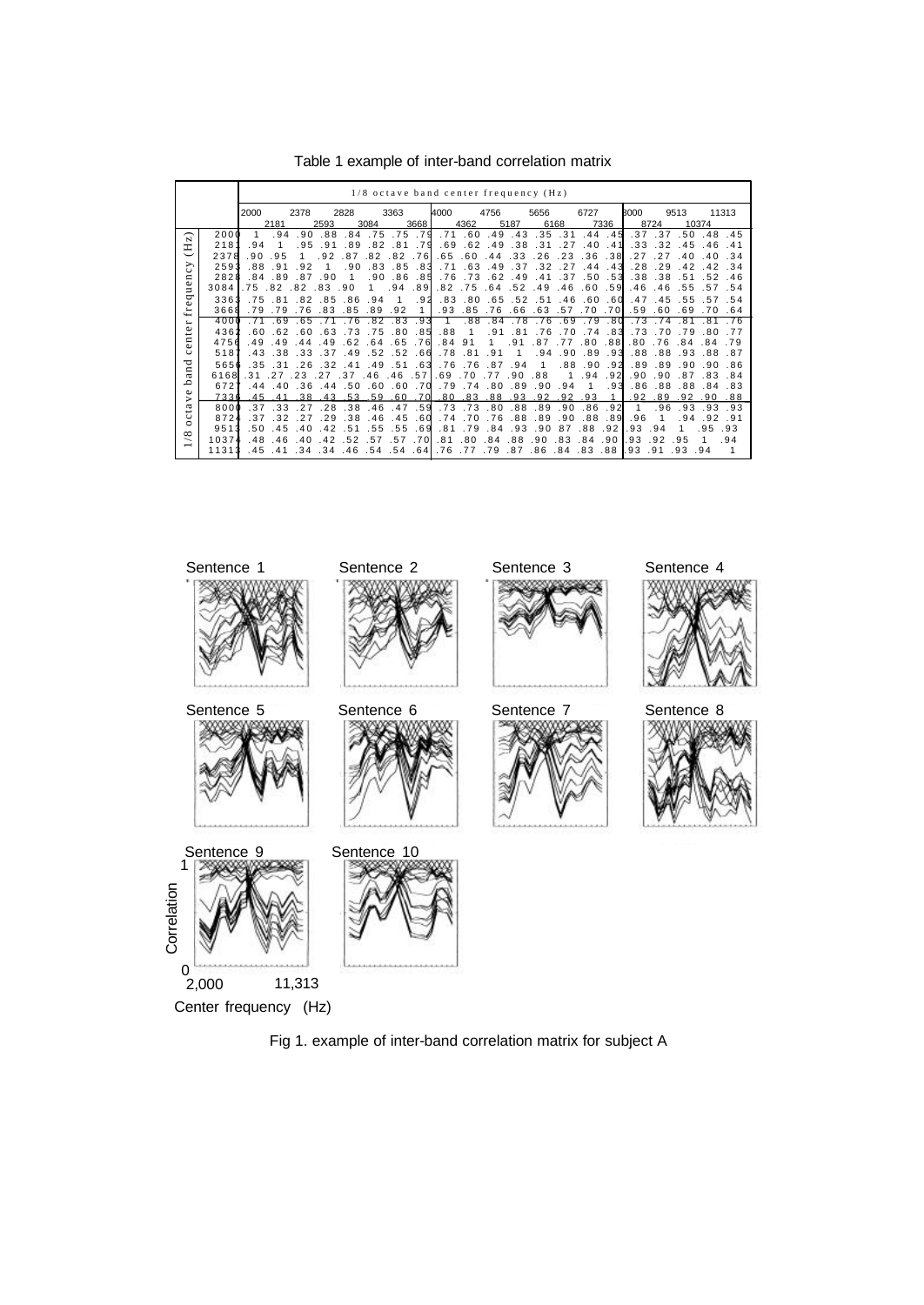

Fig. 2 Reference inter-band correlation matrix

#### **Results**

Table 1 shows an example of the inter-band correlation matrix obtained by using sentence 1 for subject A. Figure 1 shows the correlation matrix using all the sentences (1-10) for subject A. Sentence 1 in Fig. 1 shows all the entries of Table 1. The variations in the correlation matrices are due to the sentences. Figure 2 shows the correlation matrices used as the talker-identification database for 20 subjects. All the correlation matrices were obtained by averaging the 10 sentences in Fig. 2. It is clear that the variances in Fig. 2 are greater than those for Fig. 1. This variance makes the talker-identification possible.

 Figure 3 shows the results of the talker-identification experiments. The solid vertical line shows the subject to be identified and the circle gives the identified talker-candidate whose reference matrix produces the highest correlation coefficient with the test matrix of the subject to be identified. If the circle is located on the solid line, the talker can be correctly identified. In the experiment, 95% of talkers could be identified and 100% could be if the second-best candidate was included.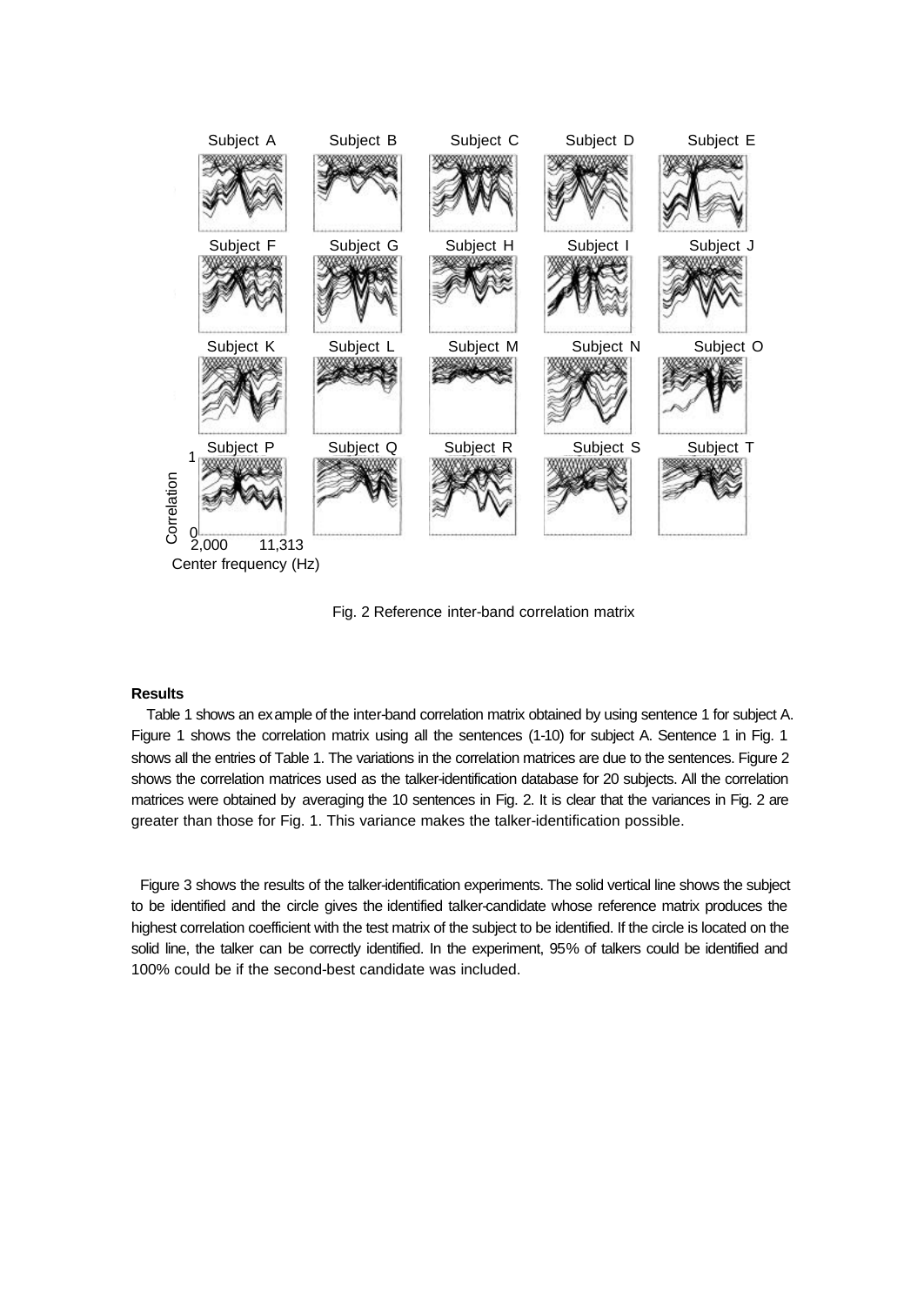

Fig. 3 Text-independent speaker identification Subject A-J: male speaker Subject K-T: female speaker Line: correct identification

 $\bullet$ : result



Fig. 4 Histograms of the correlation between two sentences inter-band correlation matrix